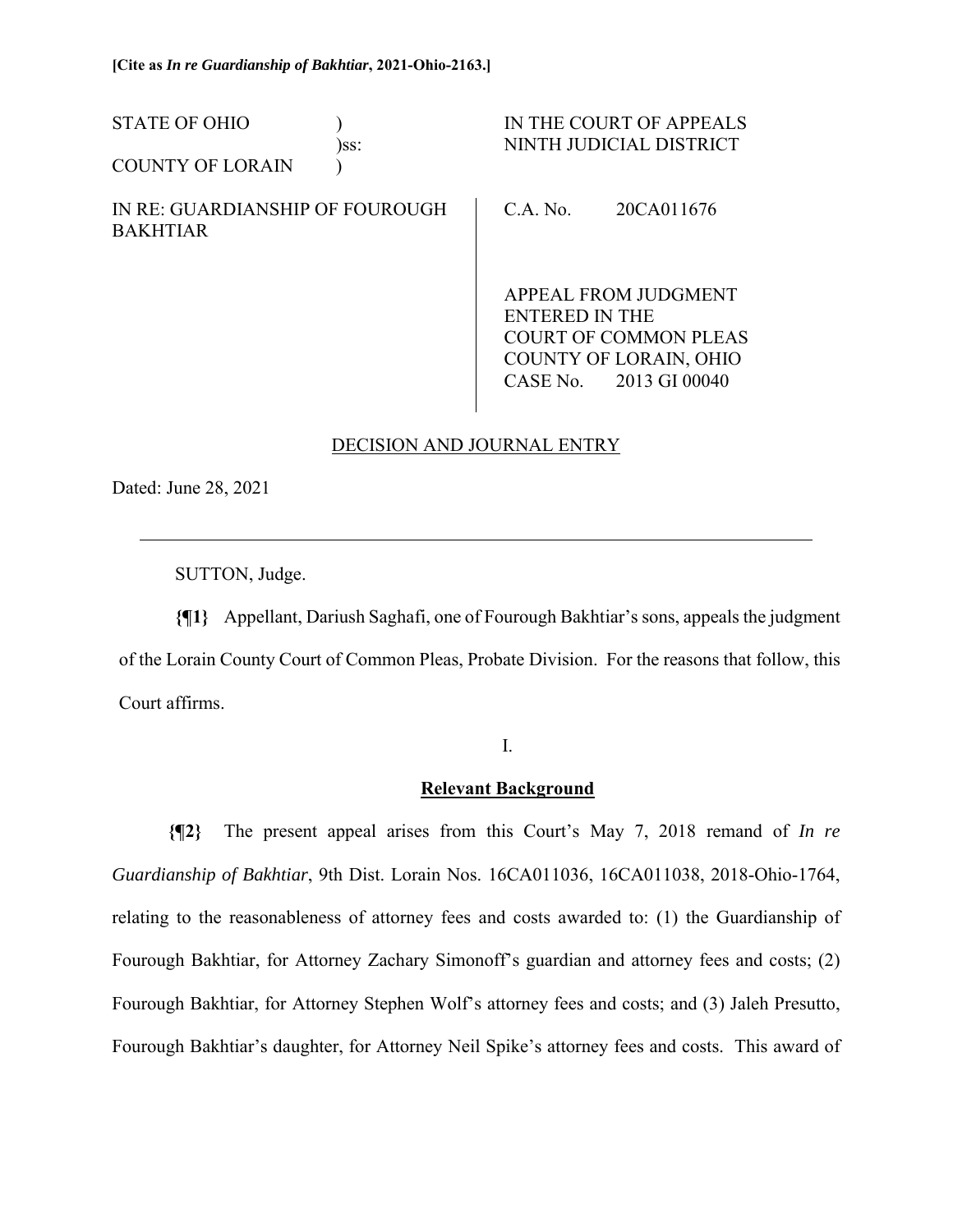attorneys fees stems from the frivolous conduct of Mr. Saghafi. This Court, in *Bakhtiar* at ¶ 24, affirmed the trial court's determination that Mr. Saghafi engaged in frivolous conduct, stating:

[A]s a review of the record shows that [Mr.] Saghafi has continued to file pleadings in this matter with no evidentiary basis, we cannot say that the probate court abused its discretion when it determined that [Mr.] Saghafi's actions were frivolous and that "[t]his litigation has only served to inflate costs and drain assets of the ward and others." [Attorney] Simonoff testified that [Mr.] Saghafi's repetitive motions have interfered with his duties to the ward and caused him to make repeated responses to motions and appeals, thus, requiring him to hire an attorney to represent him. He further stated that that amount of money spent defending the motions and appeals "is bleeding the guardianship dry."

Further, this Court determined the trial court did not abuse its discretion in finding Mr. Saghafi

partook in the unauthorized practice of law by filing a brief in opposition to Ms. Presutto's motion

to complete renovations or, in the alternative, to restore home to its prior condition, where he had

no personal interest in the outcome of that particular motion. *Id*. at ¶ 44.

**{¶3}** Additionally, this Court remanded the issue of whether the requested attorneys fees

and costs, awarded due to Mr. Saghafi's frivolous conduct, are reasonable, stating:

Although the probate court noted that it "undertook an independent review of the billing statements submitted in this case \* \* \* and awards reasonable fees, attorney fees, and other expenses \* \* \*," the probate court did not state its basis for determining that the fees were reasonable. \* \* \* Following the hearing in this matter, the probate court allowed the parties to submit attorney fee statements for the fees incurred as a result of [Mr.] Saghafi's conduct. Although [Attorney] Simonoff, on behalf of the guardianship, [Ms.] Presutto, and [Attorney] Wolf, representing [Fourough] Bakhtiar, all filed statements requesting attorney fees with an attached invoice summarizing the work performed and associated hours, none of the statements addressed the reasonableness of the fee or the reasonableness of the time spent.

*Id.* at  $\llbracket$  30. In response, the trial court held a second evidentiary hearing on attorneys fees to address the sole issue of reasonableness.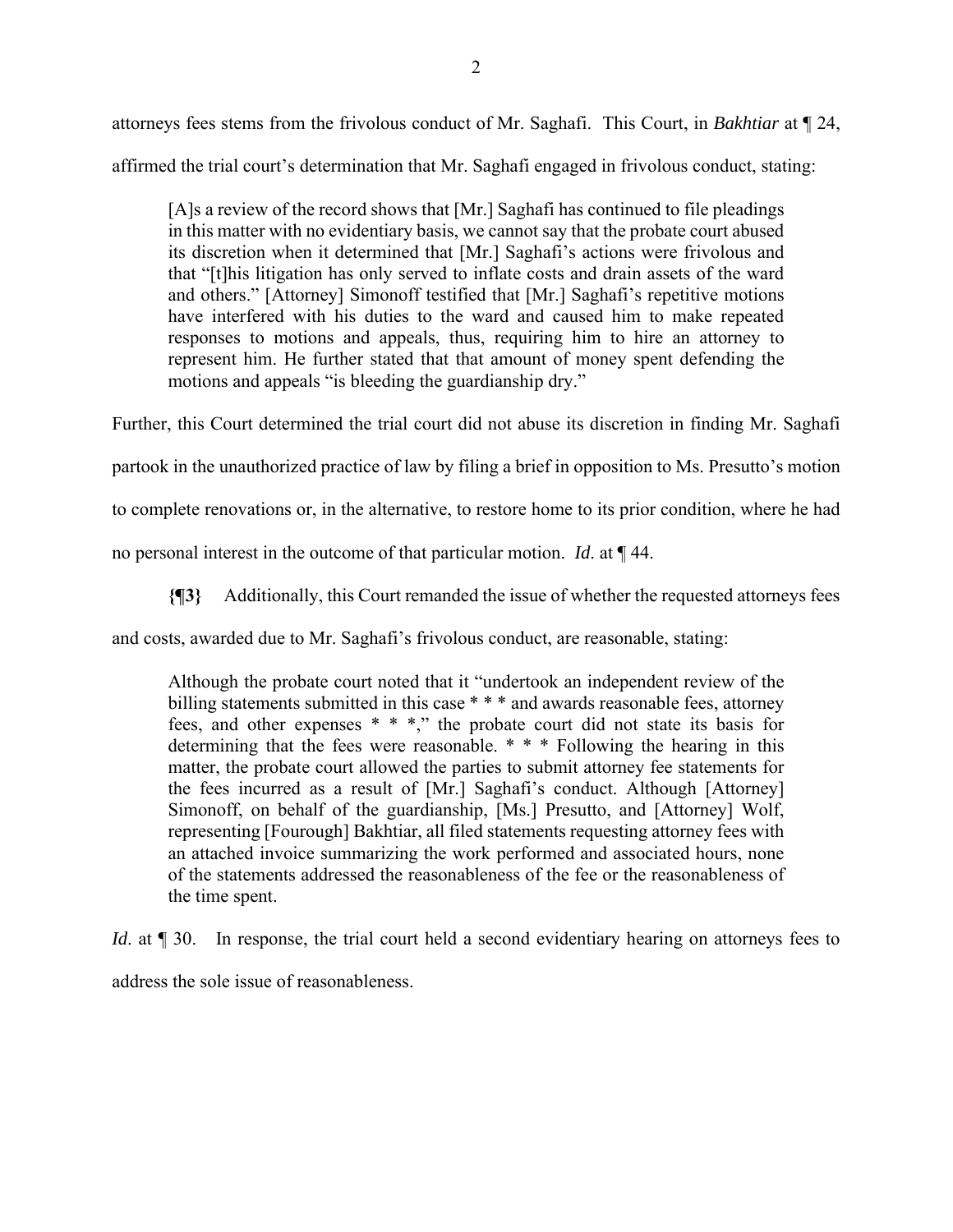#### **The July 25, 2019 Evidentiary Hearing**

**{¶4}** At the July 25, 2019 evidentiary hearing, Attorney James N. Taylor testified as an expert on behalf of the Guardianship, Fourough Bakhtiar and Ms. Presutto. Specifically, Attorney Taylor testified he does probate work in Lorain, Cuyahoga, Erie, Medina and Huron Counties, focusing "85 to 90 percent" of his work in Lorain County. Attorney Taylor was contacted by Attorney Simonoff to "look at the reasonableness of his fees regarding the sanction issues that were outstanding in this case." Attorney Taylor further testified he: (1) reviewed the forty-twopage docket, "paying specific attention to the period of time in 2016 when the issues came up regarding sanctions for frivolous conduct[;]" (2) analyzed everything; (3) discussed the billing statements with Attorney Simonoff; (4) reviewed the December 23, 2016 Judgment Entry; (5) reviewed Attorney Wolf's billing statements; (6) reviewed Attorney Spike's billing statements; and (7) reviewed the various motions for attorney fees. Attorney Taylor spent approximately six hours of time performing this review.

**{¶5}** Attorney Taylor explained that, while Attorneys Wolf and Spike segregated their billing to reflect specific time spent on the frivolous filings by Mr. Saghafi, Attorney Simonoff submitted a comprehensive billing summary reflecting all of his billable time. As such, Attorney Taylor reviewed each of Attorney Simonoff's billing entries, between the dates of May 16, 2016 and August 8, 2016, for those relating to frivolous conduct and Civ.R. 11 sanctions. In so doing, Attorney Taylor "went through and thought what is the normal course. What is reasonable in the practice. What is the standard rate. Would these things be charged to prepare for that hearing." Upon completion of his review of Attorney Simonoff's billing statements, Attorney Taylor marked down "about five or six" hours of the "daily charges," concluding as follows:

I found that 91.4 hours at \$200 an hour to be reasonable, justifiable expenses, and I would have no problem saying to the court that those fees I would expect the court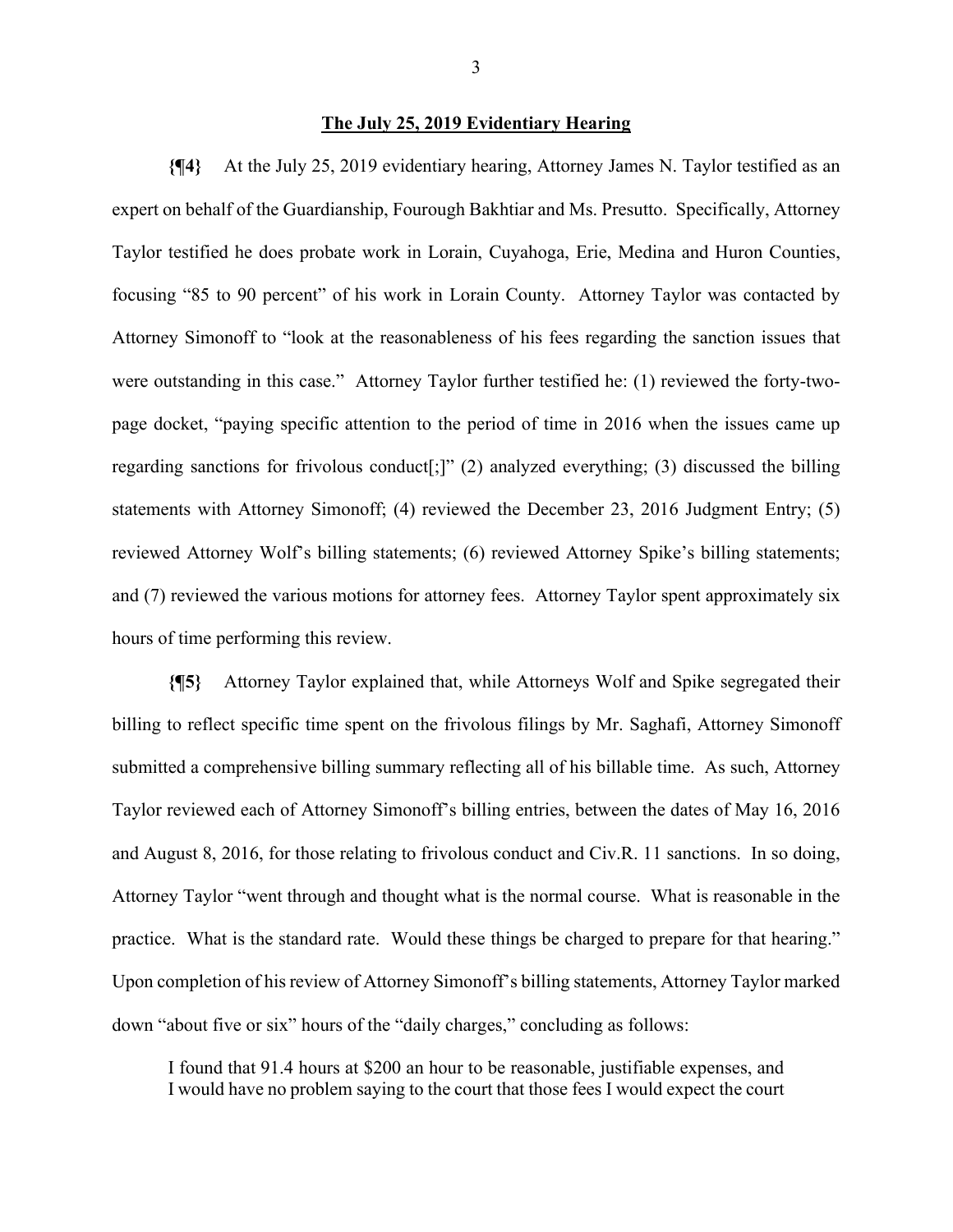could authorize, if it should so desire, for fees relating to the conduct of [Mr. Saghafi.]

Further, Attorney Taylor opined:

In Lorain County, based on [Attorney Simonoff's] experience, what I've seen charged by various attorneys at different stages in their career, I find \$200 to be very reasonable and in accordance with the standards of this court.

Attorney Taylor also concluded Attorney Simonoff's costs in the amount of \$990.50 "seemed reasonable."

**{¶6}** As to Attorney Wolf's billing statements, Attorney Taylor testified he had the opportunity to review them and found 19.7 hours at \$200 an hour to be "fair, within the standards of the Lorain County Probate practice for reasonable hourly charges and fees." Further, in review of Attorney Spike's billing statements, Attorney Taylor found 55.4 hours at \$200 and 14.1 hours at \$250 an hour "reasonable." Attorney Taylor indicated it was his understanding that the difference in hourly rate was due to "[c]ourtroom work as a trial lawyer." Moreover, Attorney Taylor did not object to an "increased hourly rate" in this regard.

**{¶7}** During cross-examination, Attorney Taylor further reduced Attorney Simonoff's total fee amount from 91.4 to 89.4 hours, and also reduced Attorney Spike's total fee amount from 69.5 to 68.9 hours, based upon billing entries relating to the unauthorized practice of law. With these two additional reductions, Attorney Taylor concluded that Attorney Simonoff's 89.4 hours, Attorney Wolf's 19.7 hours, and Attorney Spike's 68.9 hours were reasonable in this matter.

#### **The August 10, 2020 Judgment Entry**

**{¶8}** In its August 10, 2020 Judgment Entry, the trial court indicated Attorney Taylor was engaged as an expert in this matter as to the reasonableness of the requested attorneys' fees, and further detailed Attorney Taylor's thorough review of the Simonoff, Wolf and Spike billing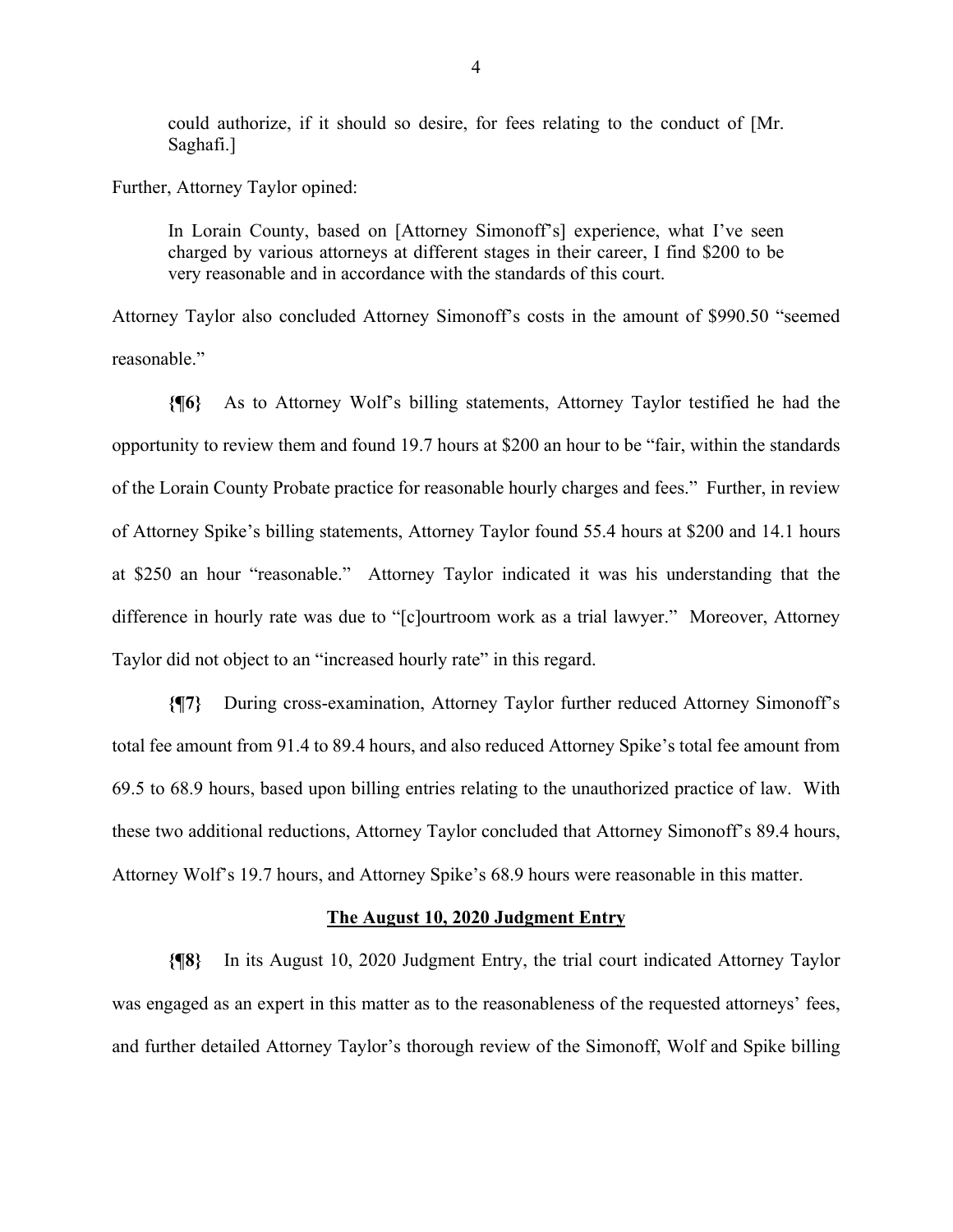statements and the extensive court record. The trial court also "undertook an independent review" of the billing statements submitted in this case, and further explained:

[t]aking into account Attorney Taylor's experience and review of this matter, the [c]ourt finds his testimony to be very persuasive on the issue of the reasonableness of the hours spent by the attorneys, the reasonableness of the hourly rates and the reasonableness of the total amount of attorney fees and costs incurred with respect to [Mr.] Saghafi's frivolous conduct.

Ultimately, the trial court awarded attorneys fees and costs for the frivolous conduct of Mr. Saghafi as follows: (1) the Guardianship of Fourough Bakhtiar was awarded the sum of \$17,880.00 for Attorney Simonoff's attorney and guardian fees, for 89.4 hours of work at \$200.00 per hour, plus \$990.50 in costs, totaling \$18,870.50; (2) Fourough Bakhtiar, for Attorney Wolf's attorney fees, was awarded the sum of \$3,940.00, for 19.7 hours of work at \$200.00 per hour; and (3) Ms. Presutto, for Attorney Spike's attorney fees, was awarded the sum of \$14,485.00 for 54.8 hours of work at \$200.00 per hour and 14.1 hours of work at \$250.00 per hour, plus \$6.00 in costs, totaling \$14,491.00.

**{¶9}** It is from this Judgment Entry Mr. Saghafi appeals, raising a single assignment of error.

II.

#### **ASSIGNMENT OF ERROR**

## **THE PROBATE COURT ABUSED ITS DISCRETION BY APPROVING A REQUEST FOR AN AWARD OF ATTORNEY FEES WITHOUT THE REQUISITE QUALIFIED LEGAL EXPERT TESTIMONY TO SUPPORT SUCH AN AWARD.**

**{¶10}** In his Brief, Mr. Saghafi argues Attorney Taylor was not properly qualified as an expert witness at the July 25, 2019 evidentiary hearing and, as such, his testimony should have been stricken from the record. We note Mr. Saghafi, in his argument against Attorney Taylor's qualifications as an expert witness, incorrectly references Evid.R. 701, regarding lay witness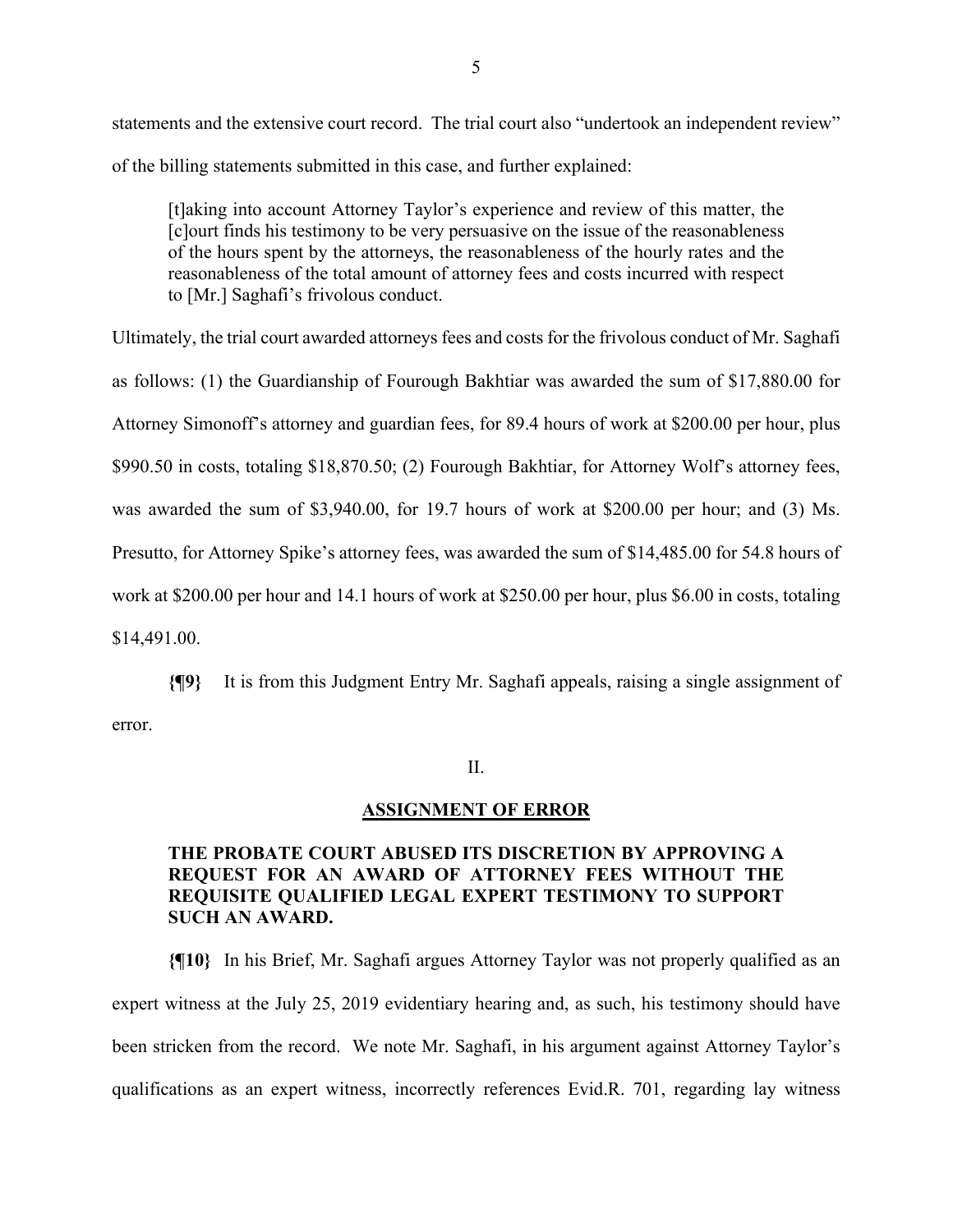testimony, instead of Evid.R. 702, regarding expert testimony. Further, Mr. Saghafi contends that, without testimony from Attorneys Simonoff, Wolf and Spike regarding their own bills, the trial court had insufficient evidence to determine the reasonableness of the fees. We disagree.

#### **Legal Analysis**

**{¶11}** "'It is well settled that where a court is empowered to award attorney fees by statute, the amount of such fees is within the sound discretion of the trial court. Unless the amount of fees determined is so high or so low as to shock the conscience, an appellate court will not interfere." *Fleischer v. George*, 9th Dist. Medina No. 09CA0057-M, 2010-Ohio-3941, ¶ 30, quoting *Bittner v. Tri–County Toyota, Inc*., 58 Ohio St.3d 143, 146 (1991). "This is true because the trial judge has presumably presided over the entire course of litigation, is familiar with the work performed by the attorneys, and is in a better position than the court of appeals to evaluate the value of the attorneys' services." *Id*. "Thus, an award of attorney's fees will not be reversed absent an abuse of discretion." *Id*. An abuse of discretion "implies that the court's attitude is unreasonable, arbitrary, or unconscionable." *Blakemore v. Blakemore*, 5 Ohio St.3d 217, 219 (1983).

**{¶12}** Further, the Ohio Rules of Professional Conduct set forth the following factors that the trial court should apply in determining whether attorney's fees are reasonable:

(1) the time and labor required, the novelty and difficulty of the questions involved, and the skill requisite to perform the legal service properly; (2) the likelihood, if apparent to the client, that the acceptance of the particular employment will preclude other employment by the lawyer; (3) the fee customarily charged in the locality for similar legal services; (4) the amount involved and the results obtained; (5) the time limitations imposed by the client or by the circumstances; (6) the nature and length of the professional relationship with the client; (7) the experience, reputation, and ability of the lawyer or lawyers performing the services; (8) whether the fee is fixed or contingent.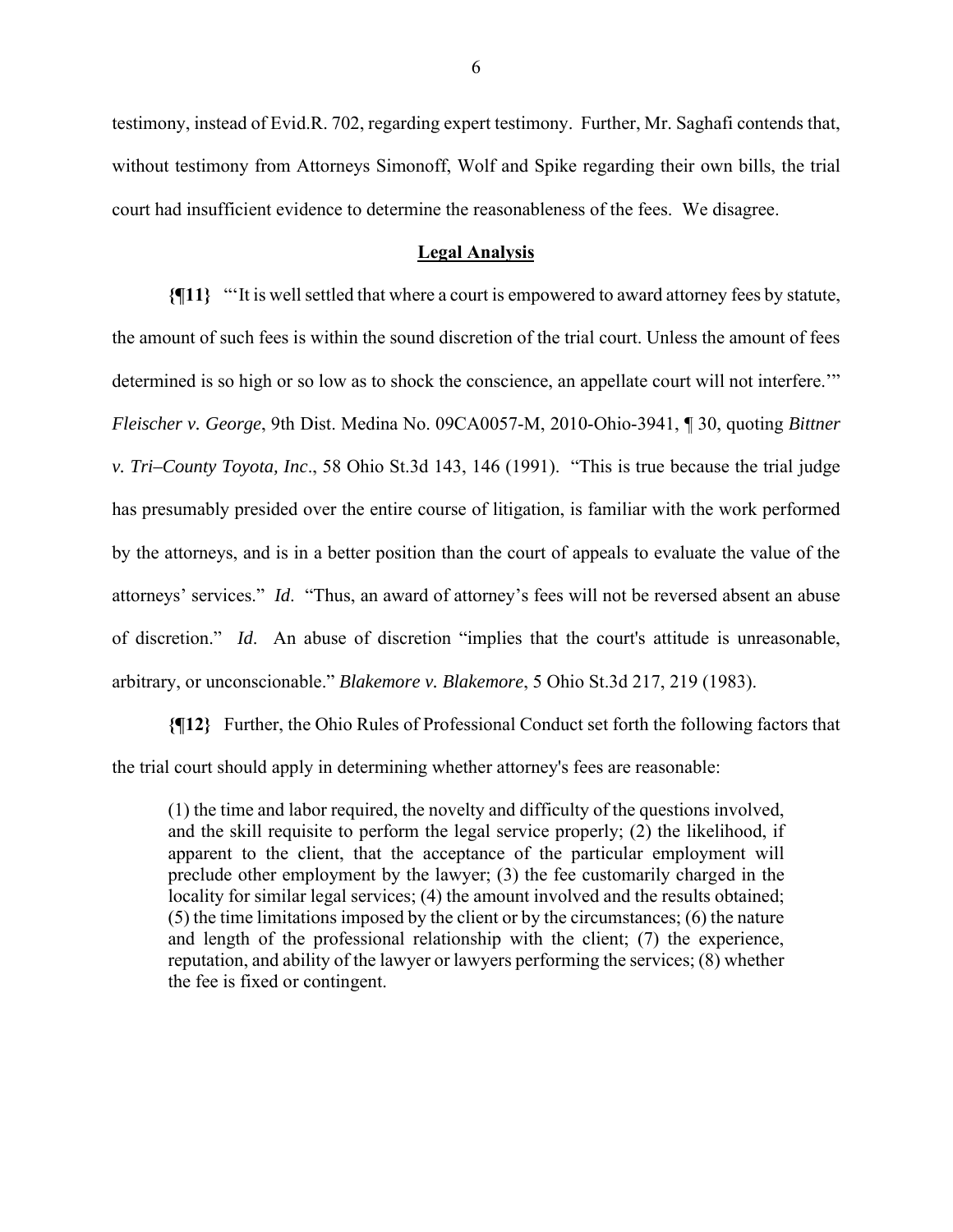*Jefferson v. Creveling*, 9th Dist. Summit No. 24206, 2009-Ohio-1214, ¶ 33, quoting *Grine* v. *Sylvania School Bd. Of Edn*., 6th Dist. Lucas No. L-06-1314, 2008-Ohio-1562 at ¶ 65, quoting Ohio Rules of Professional Conduct 1.5.

**{¶13}** In the present matter, pursuant to R.C. 2323.51(B)(1), the trial court awarded attorneys fees to the Guardianship of Fourough Bakhtiar, Fourough Bakhtiar, and Ms. Presutto.

R.C. 2323.51(B)(1) states, in relevant part:

any party adversely affected by frivolous conduct may file a motion for an award of court costs, reasonable attorney's fees, and other reasonable expenses incurred in connection with the civil action or appeal. The court may assess and make an award to any party to the civil action or appeal who was adversely affected by frivolous conduct[.]

In awarding these fees, the trial court determined "the burden of reasonableness [had] been proven"

based upon the expert testimony of Attorney Taylor and the court's own independent review of

the attorneys' submitted billing statements.

**{¶14}** Evid.R. 702 allows a witness to testify as an expert if all the following apply:

(A) The witness' testimony either relates to matters beyond the knowledge or experience possessed by lay persons or dispels a misconception common among lay persons;

(B) The witness is qualified as an expert by specialized knowledge, skill, experience, training, or education regarding the subject matter of the testimony;

(C) The witness' testimony is based on reliable scientific, technical, or other specialized information.

Importantly, "[t]o qualify as an expert, the witness need not be the best witness on the subject."

*Scott v. Yates*, 71 Ohio St.3d 219, 221 (1994), citing *Alexander v. Mt. Carmel Med. Ctr*., 56 Ohio

St.2d 155, 159 (1978). "Qualifications which may satisfy the requirements of Evid.R. 702 are

multitudinous." *State v. Mack*, 73 Ohio St.3d 502, 511 (1995). As such, "[t]he qualification of an

expert is a matter for determination by the court on the facts, and rulings with respect to such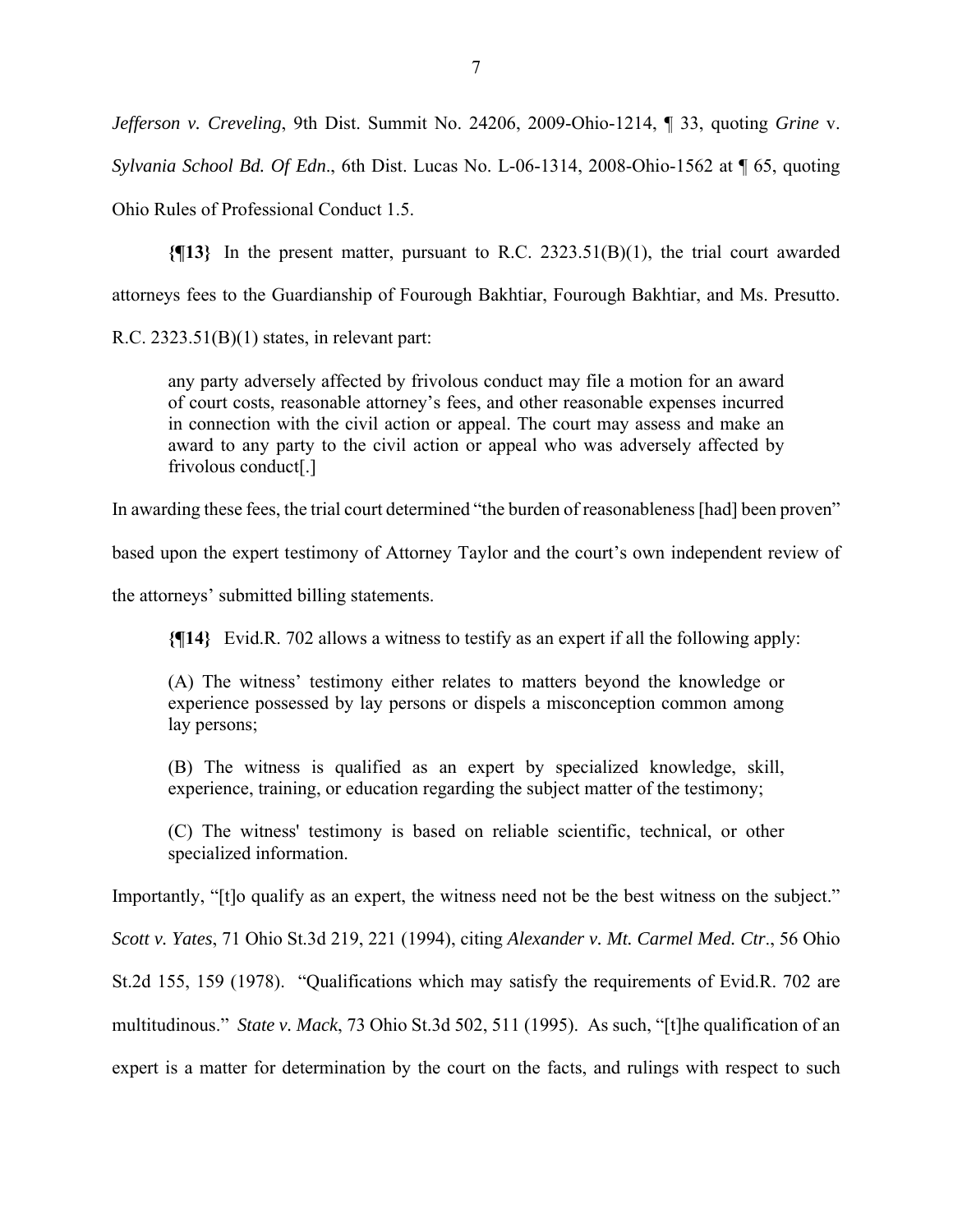matters will ordinarily not be reversed unless there is a clear showing that the court abused its discretion." (Internal citation omitted.) *Id*.

**{¶15}** Although Mr. Saghafi contends Attorney Taylor was not qualified as an expert witness, the record clearly indicates otherwise. As previously stated, Attorney Taylor testified he is a practicing attorney in Lorain, Cuyahoga, Erie, Medina and Huron Counties, and focuses "85 to 90 percent" of his practice in Lorain County on probate law. Attorney Taylor has practiced law in Lorain County since 1983. Further, relating to this matter, Attorney Taylor testified he was contacted to review the billing statements of Attorneys Simonoff, Wolf and Spike to determine the reasonableness of the requested attorneys fees. The transcript from the July 25, 2019 Evidentiary Hearing shows that Attorney Taylor reviewed the segregated billing statements of Attorneys Wolf and Spike. Based upon Attorney Taylor's experience as a probate attorney in Lorain County, he determined \$3,940.00, for 19.7 hours of work at \$200.00 per hour, and \$14,491.00, for 54.8 hours of work at \$200.00 per hour and 14.1 hours of work at \$250.00 per hour, plus \$6.00 in costs, to be reasonable. Moreover, the transcript reveals Attorney Taylor reviewed Attorney Simonoff's comprehensive billing statements. Based upon Attorney Taylor's review of the extensive fortytwo-page record in this case and conversations with Attorney Simonoff, in conjunction with Attorney Taylor's experience as a probate attorney in Lorain County, he determined \$18,870.50, for 89.4 hours of work at \$200.00 per hour, plus \$990.50 in costs, to be reasonable. Additionally, Attorney Taylor testified he "realized the total complexity" of this case after reviewing the record.

**{¶16}** The trial court presided over the July 25, 2019 Evidentiary Hearing wherein Attorney Taylor testified as an expert witness as to the reasonableness of the attorneys' fees, and the trial court also performed an independent review of the submitted billing statements. Indeed, due to its handling of the Guardianship of Fourough Bakhtiar from its inception, the trial court had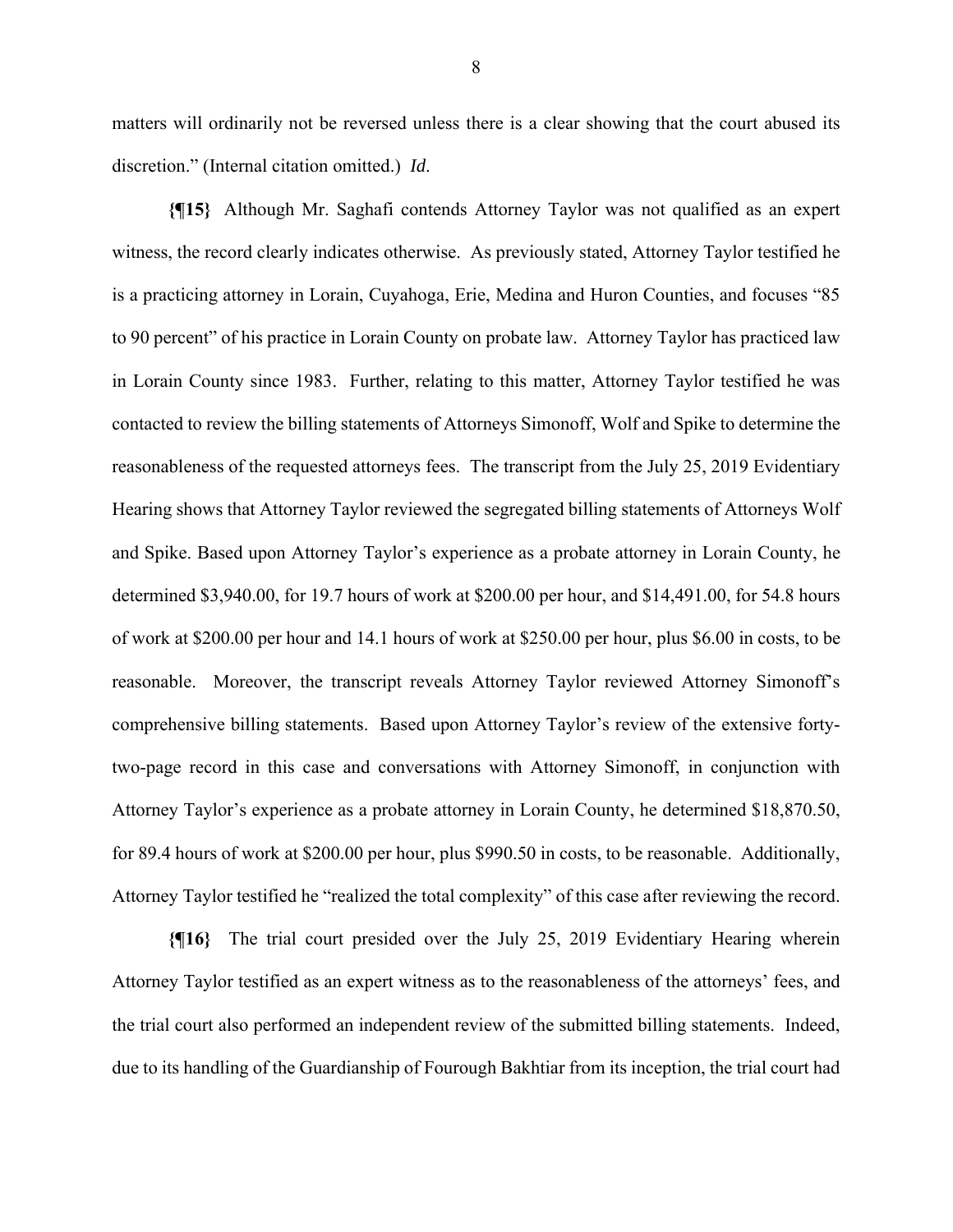full knowledge of the record, along with the nature of ongoing complexities and challenges facing both the attorneys and litigants over the course of eight years. Thus, taking into account Attorney Taylor's expert testimony regarding the reasonableness of the hours and hourly rate, and the trial court's own independent analysis of the billing statements, the trial court concluded "[t]he burden of reasonableness of the attorney fees has been proven in this case."

**{¶17}** Further, to the extent Mr. Saghafi argues the trial court failed to *qualify* Attorney Taylor through a proffer by Attorney Eric Zagrans, the trial court acknowledged Attorney Taylor as an expert in its August 10, 2020 Judgment Entry. The trial court, in "[t]aking into account Attorney Taylor's experience and review of this matter," found Attorney Taylor's testimony "very persuasive" regarding the reasonableness of the attorneys fees and costs. Through both direct and cross-examination, Attorney Taylor's qualifications were thoroughly discussed and challenged in open court. Mr. Saghafi had ample opportunity to object to Attorney Taylor's qualifications, as well as the manner in which Attorney Taylor was presented to the trial court for purposes of qualification as an expert, at any point during the August 10, 2020 evidentiary hearing. However, Mr. Saghafi failed to object, in any regard, about Attorney Taylor's status as an expert. ("It is well settled that the failure to timely object to a possible error results in a forfeiture of the issue for purposes of appeal." *Marsico v. Skrzypek*, 9th Dist. Lorain No. 13CA010410, 2014-Ohio-5185, ¶ 6, citing *Goldfuss v. Davidson*, 79 Ohio St.3d 116, 121 (1997)). As such, any possible error regarding the procedural mechanism of qualifying Attorney Taylor as an expert, does not constitute reversible error.

**{¶18}** Based upon the record before us, this Court finds the trial court did not abuse its discretion in qualifying Attorney Taylor as an expert regarding the reasonableness of the attorneys

9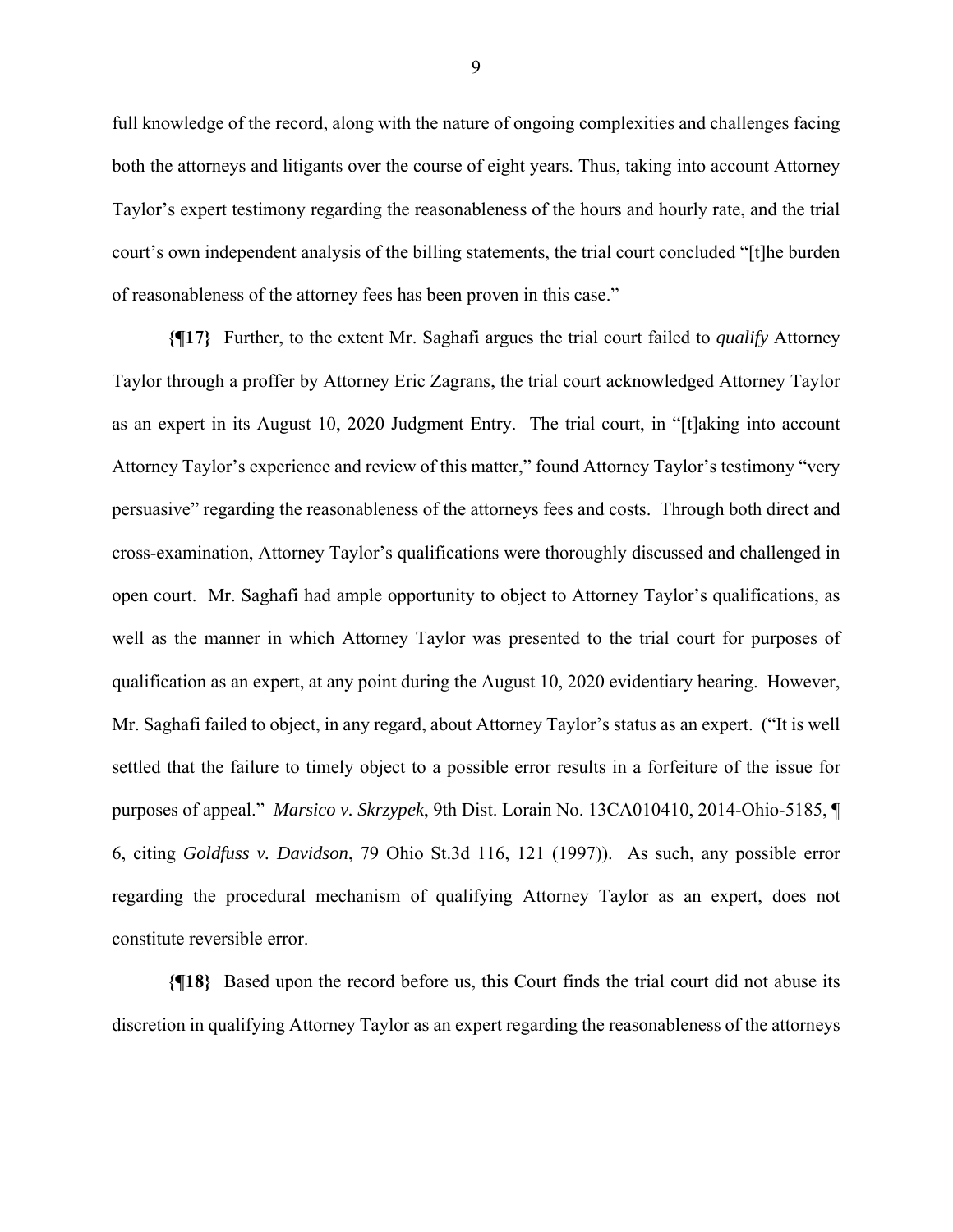fees, and awarding the requested attorneys fees and costs, with minor deductions, to the Guardianship of Fourough Bakhtiar, Fourough Bakhtiar, and Ms. Presutto.

III.

**{¶19}** For the reasons stated above, Mr. Saghafi's sole assignment of error is overruled. The Judgment of the Lorain County Court of Common Pleas, Probate Division, is affirmed.

 $\overline{a}$ 

Judgment affirmed.

There were reasonable grounds for this appeal.

 We order that a special mandate issue out of this Court, directing the Court of Common Pleas, County of Lorain, State of Ohio, to carry this judgment into execution. A certified copy of this journal entry shall constitute the mandate, pursuant to App.R. 27.

 Immediately upon the filing hereof, this document shall constitute the journal entry of judgment, and it shall be file stamped by the Clerk of the Court of Appeals at which time the period for review shall begin to run. App.R. 22(C). The Clerk of the Court of Appeals is instructed to mail a notice of entry of this judgment to the parties and to make a notation of the mailing in the docket, pursuant to App.R. 30.

Costs taxed to Appellant.

 BETTY SUTTON FOR THE COURT

HENSAL, P. J. TEODOSIO, J. CONCUR.